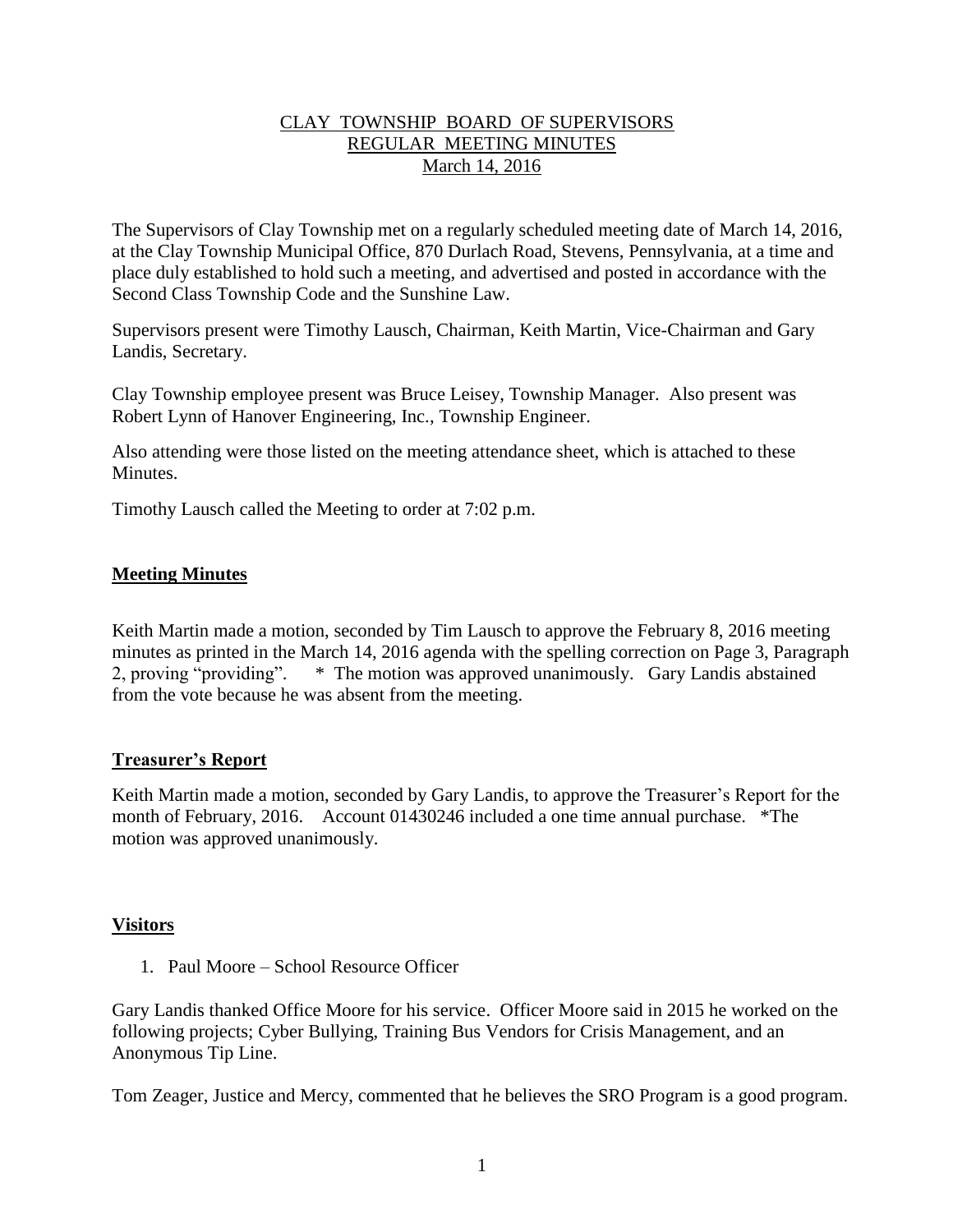2. John & Donna Coyne, 340 Hillcrest Drive

Mr. & Mrs. Coyne are looking for relief to replace existing split rail fence with 5' high solid fence around the property.

Gary Landis made a motion, seconded by Keith Martin to grant relief from the Code of Ordinances Chapter 10, Section 104H to install a 5' high solid fence contingent on the Coyne submitted a letter of approval from their  $3<sup>rd</sup>$  neighbor.  $*$  The motion was approved unanimously.

\*\* Gary Landis excused himself from the meeting at this time because of being partial owner of the property next on the agenda. \*\*

3. Christian Landis, Durlach Hill Road

Christian Landis voiced his concerns with the provision to provide a traffic study to determine speed limit on Durlach Hill Road to meet driveway site distance concerns and his obligation to pay for the study.

Bob Lynn received the area and it does qualify as a residential area which may be posted at 25 MPH without a traffic study.

Christian Landis is willing to split the cost 50/50 of signs, posts and advertising.

Keith Martin made a motion, seconded by Tim Lausch to share the cost of advertising the Ordinance and installation and purchase of speed limit signs.

### **New Business**

FEMA Flood Plain Ordinance Update

Bob Lynn reviewed the proposed Flood Plain Ordinance with the Board of Supervisors and Audience.

Tom Zeager, 1340 K-Ville Road, stated the map is unclear and asked if there was a better way to view map.

There is a map located on the FEMA website that you can search for an address.

Tom Zeager, must I change existing structures if they are now in the flood plain?

Brian Martin, 645 Middlecreek Road, now that buildings are in flood plain will my current mortgage lender contact me for flood insurance?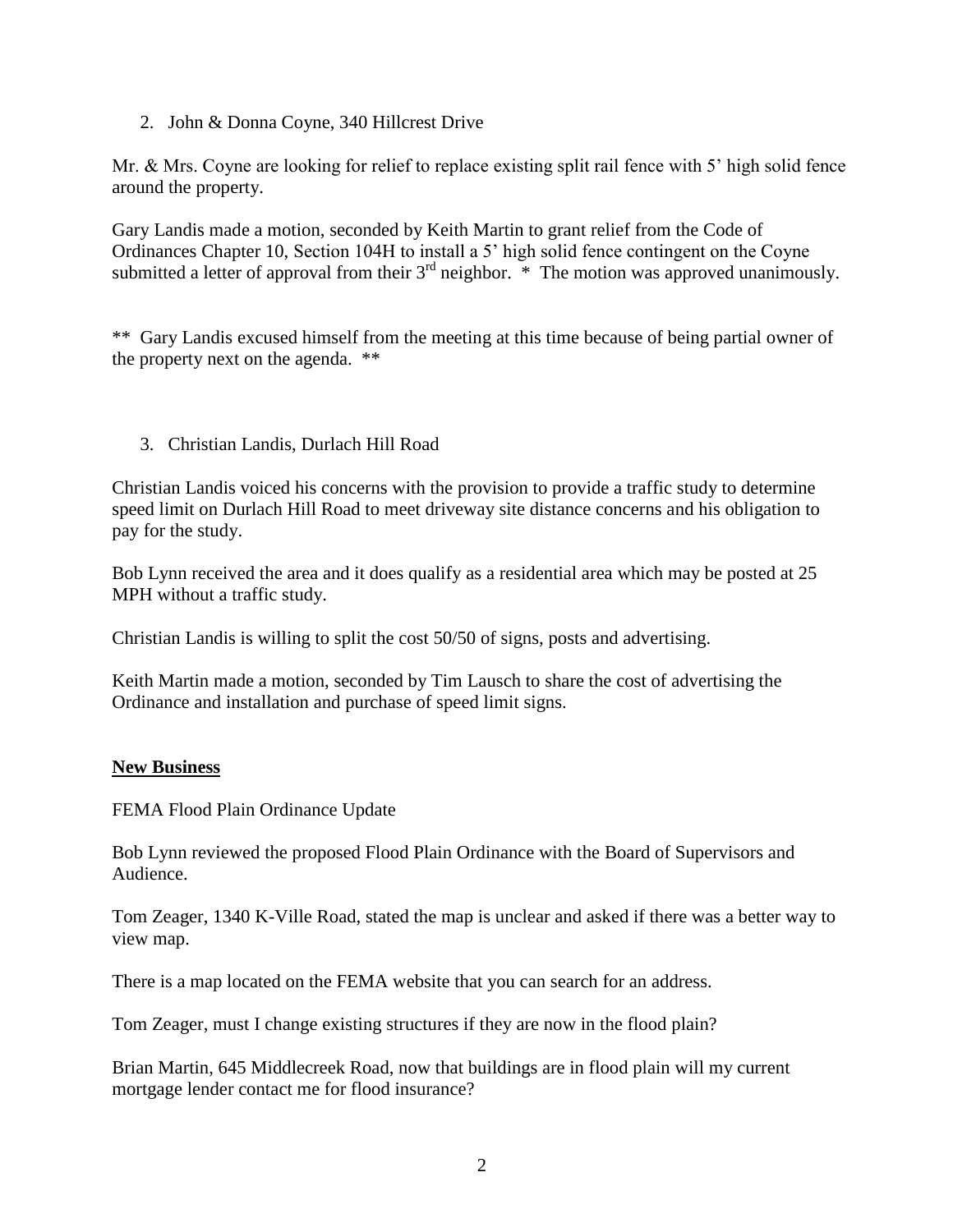Tom Zeager, asked why the flood plain map changed.

Bob Lynn, stated that FEMA has more history and better analysis information

Tom Zeager, asked what happens if the flood plain area cannot be identify on the map

Bob Lynn, stated that a request can be made to receive an elevation certificate to find flood elevation

Brian Martin, asked how FEMA will know if I don't obtain flood insurance

Bob Lynn, stated that he believes the mortgage company will do a flood plain study

Tom Zeager, asked if he can put a trail in the flood plain

Gary Landis, stated that he believes so as long as there is no riparian buffer easement

Tom Zeager, asked if a well can be placed in the flood plain

Bob Lynn, stated he will need to look into that

Larry Martin, asked if a pond can be built in the flood plain

Bob Lynn, stated that yes it can with the proper plans and approval

Jay Zimmerman, Clay Road, asked if he can continue farming in the expanded flood plain area

Bob Lynn, stated yes as long as same the same farming practices are used which are currently being done

Gerald Martin, asked if there are maps that have the elevations noted

Bob Lynn, stated that the only maps the Township has only Zone A includes elevations

Tim Lausch closed the discussion.

The following residents requested copies of the flood plain map for their properties; Larry Martin, Dale Martin, Harold Martin, Jay Zimmerman, Kevin Martin, Marlin Sensenig and David Martin.

The proposed Flood Plain Ordinance and Flood Plain Map is scheduled to be considered for adoption at the Tuesday, March 22, 2016 7:00 AM meeting.

No decisions were made at this time.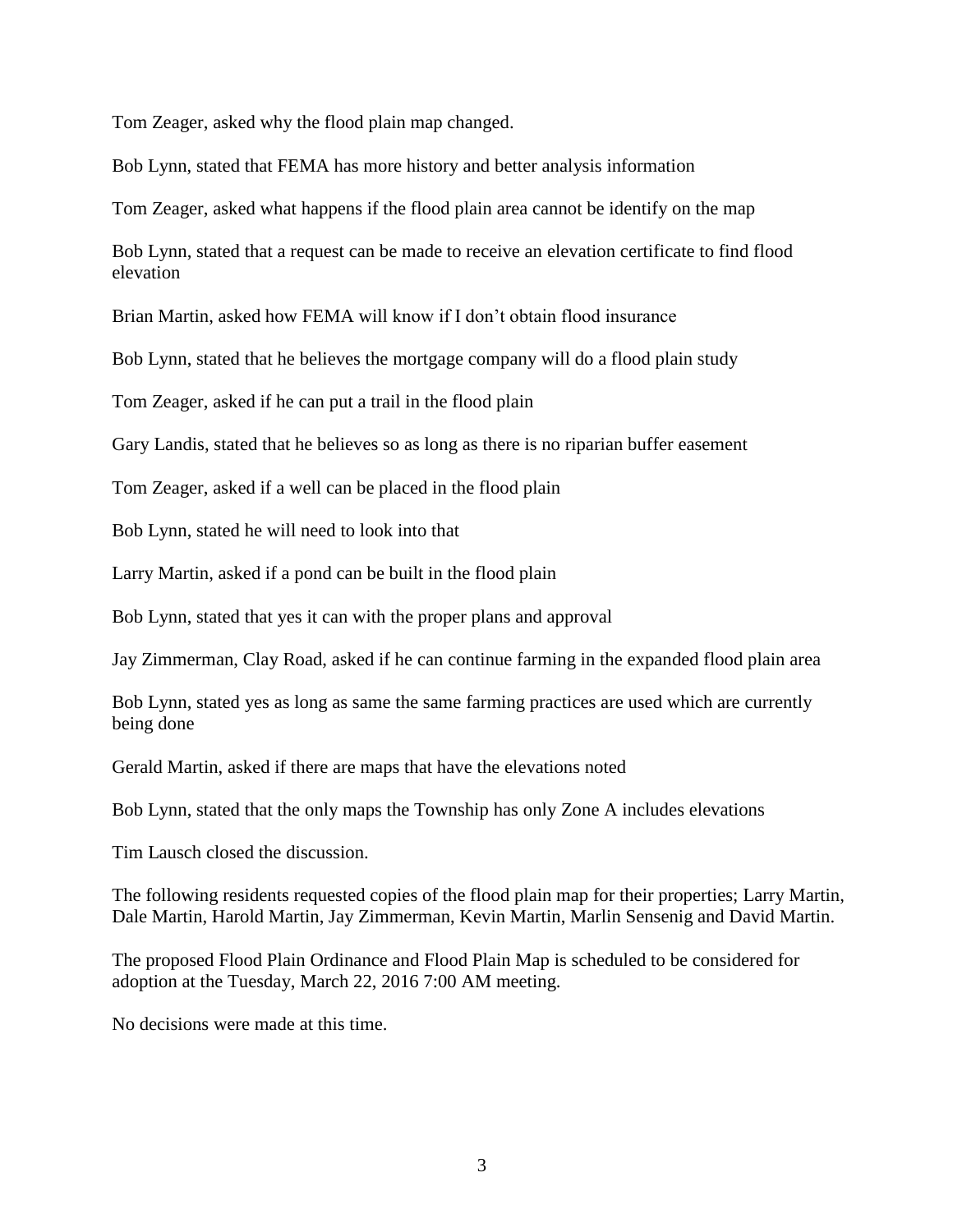## **Engineer's Report**

1. Two Cousins – Request for Extension of Protection from Ordinance Change

Bruce Leisey reviewed the request with the Board of Supervisors. It was determined by Bob Lynn that Act 54 of 2013 extended the expiration date to March 2, 2020 without any necessary action from the Board of Supervisors.

Bruce Leisey will inform the Developer of this determination.

2. Lincoln Land Group – Approve Post Street Dedication MOU

Bruce Leisey reviewed the MOU with the Board of Supervisors. The MOU guaranties the Developer will maintain improvements in the current state, ordinary wear and tear excepted until July 28, 2017.

Keith Martin made a motion, seconded by Gary Landis to approve and execute the Post-Street Dedication MOU with Lincoln Land Group. \* The motion was unanimously approved.

### **Old Business**

1. Clay School Road Apartments

Gary Landis asked for an update on this project.

Bob Lynn reviewed his comment from the March 11, 2016 Engineering Report.

2. Premier R&G Properties, Waiver of Land Development

Gary Landis asked for an update on this project.

Tim Lausch and Keith Martin informed Mr. Landis of their discussion at last month's meeting to approve a waiver of land development for this project. The Developer complied with landscaping, parking, lighting and met the requirements of access per Penn Dot regulations.

3. Appoint Planning Commission Members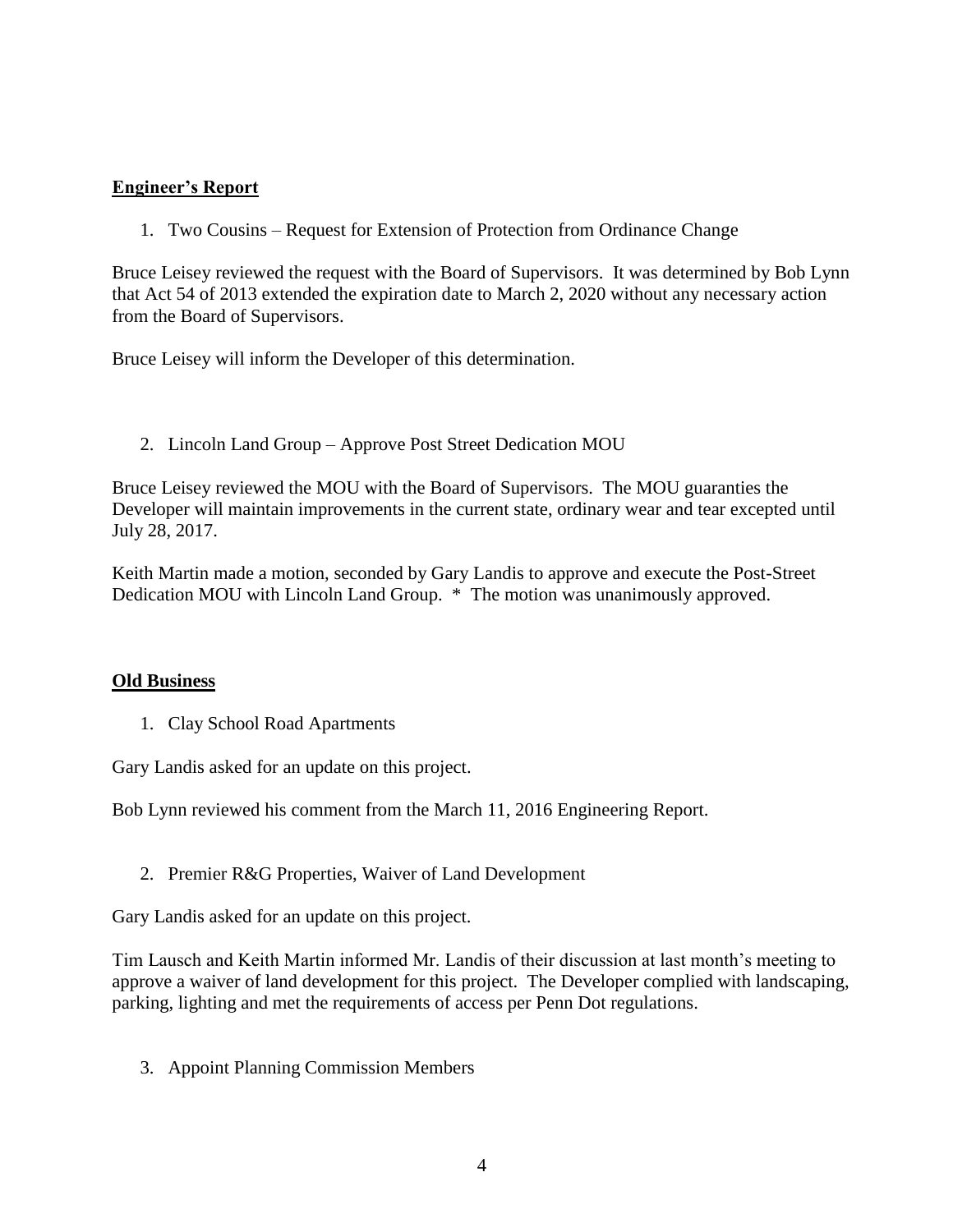Bruce Leisey informed the Board of Supervisors that he and Tim Lausch will begin interview process after Zoning Officer position is filled.

# **New Business**

1. LCATS Meeting – 3/29/26

Bruce Leisey informed the Board of Supervisors of the LCATS meeting on March 29, 2016. It was agreed that Gary Landis, Keith Martin and Bruce Leisey will attend the meeting.

2. 2016 Pedal to Preserve Bike Ride

Gary Landis made a motion, seconded by Keith Martin to approve request from Lancaster County Farmland Trust to use roads in Clay Township as listed in route correspondence for the 2016 Pedal to Preserve bike ride fund raiser on Saturday, June 4, 2016, contingent on Lancaster County Farmland Trust obtaining Flagger Force to do traffic control at the intersection of Rock Road and West Main Street.  $*$  The motion was unanimously approved.

3. Baron Stiegel Lions Club – request for food stand at Snyder Park

The Baron Stiegel Lions Club has requested permission to locate their refreshment trailer at Snyder Park during baseball games and practices to sell food and drink as a fundraiser.

Keith Martin made a motion, seconded by Gary Landis to approve the request contingent on Baron Stiegel Lions Club proving a Certificate of Insurance to the Township. \* The motion was unanimously approved.

4. Approve 2015 Municipal Wasteload Management Report

After review, Keith Martin made a motion, seconded by Gary Landis to approve and execute the 2015 Hopeland Sewer Plant report and forward to DEP.

\*\* Keith Martin excused himself from the meeting because of an employment conflict with the next item. \*\*

5. Countryside Enterprise – Request for Low Pressure Sewer System

Marlin Sensenig reviewed his request to ask the Board of Supervisors to consider his proposal to serve the 5 new lots with a low pressure sewer system with each lot having a grinder pump.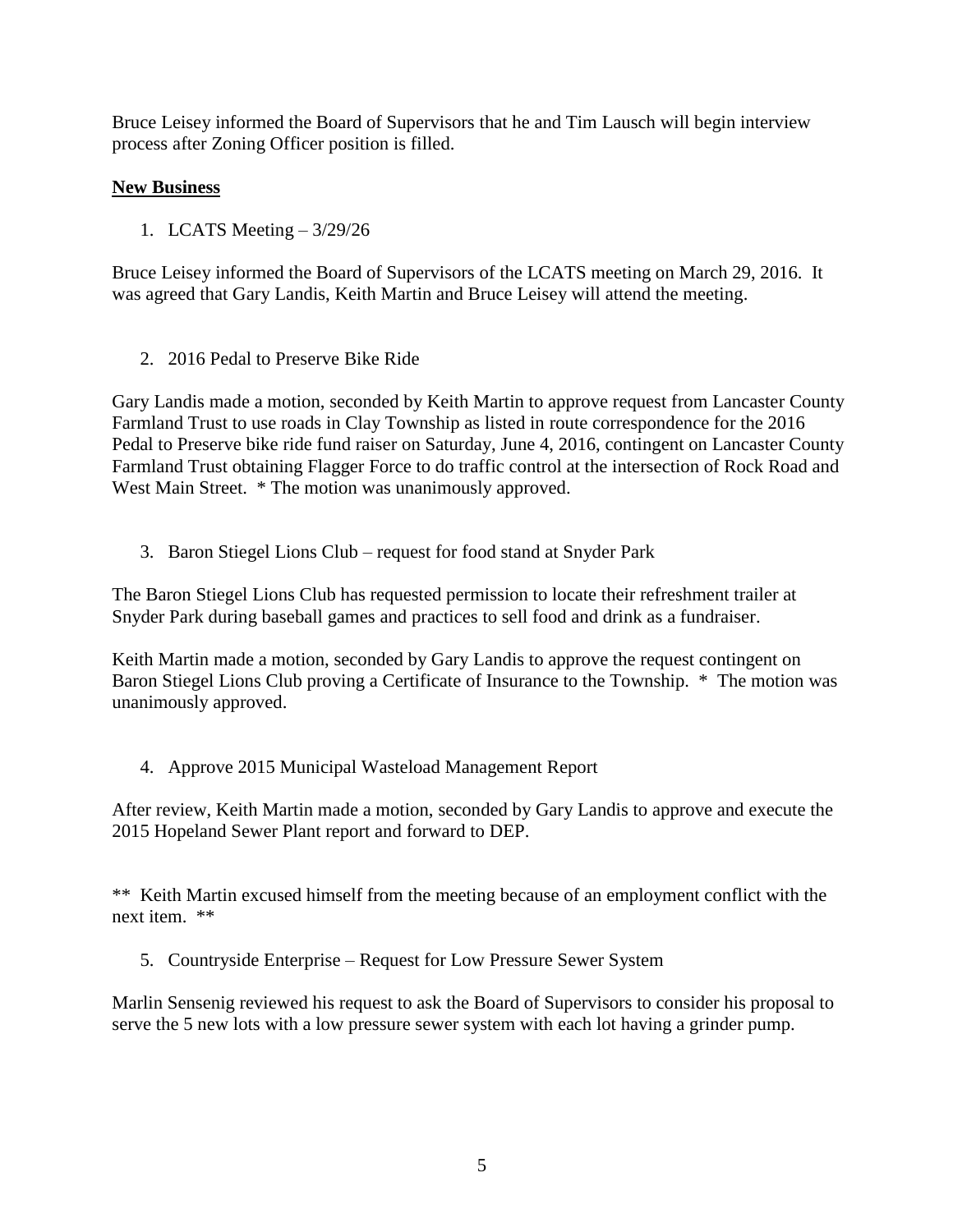After discussion, the Board of Supervisors could not come to a consensus on his request. The Board of Supervisors encouraged Mr. Sensenig to forward his request to Ephrata Borough since they are the agent for sewage disposal in that area and will be making the decision.

No other decisions were made at this time.

\*\* Keith Martin returned to the meeting at this time. \*\*

6. Stormwater Easement – 990 Daniel Drive

Bruce Leisey informed the Board of Supervisors that through the process of applying for a building permit to expand his garage at 990 Daniel Drive, Chad Showalter discovered a stormwater pipe that directs water from Daniel Drive is installed within 4' of his current garage. Mr. Showalter would like to expand his garage and to do so the stormwater pipe must be moved.

The Board of Supervisors is hesitant to allow the pipe to be relocated but will discuss in more detail if Mr. Showalter is willing to pay all costs associated with the relocation.

Bruce Leisey will inform Mr. Showalter of their decision.

### **Bills to be Paid**

### General Fund

Keith Martin made a motion, seconded by Gary Landis, to approve the General Fund bills totaling \$31,759.94 for the month of February.  $*$  The motion was approved unanimously.

### Rec Fund

Keith Martin made a motion, seconded by Gary Landis, to approve the Recreation Fund bills totaling \$101.16 for the month of February. \* The motion was approved unanimously.

#### Sewer Fund

Keith Martin made a motion, seconded by Gary Landis, to approve the Sewer Fund bills totaling \$4,390.91 for the month of February.  $*$  The motion was approved unanimously.

### **Reports for the Month**

- 1. Chief of Police / Police Department
- 2. Fire Companies / Ambulance
- 3. DMR
- 4. Planning Commission Minutes
- 5. Engineer's Report
- 6. Manager's Report